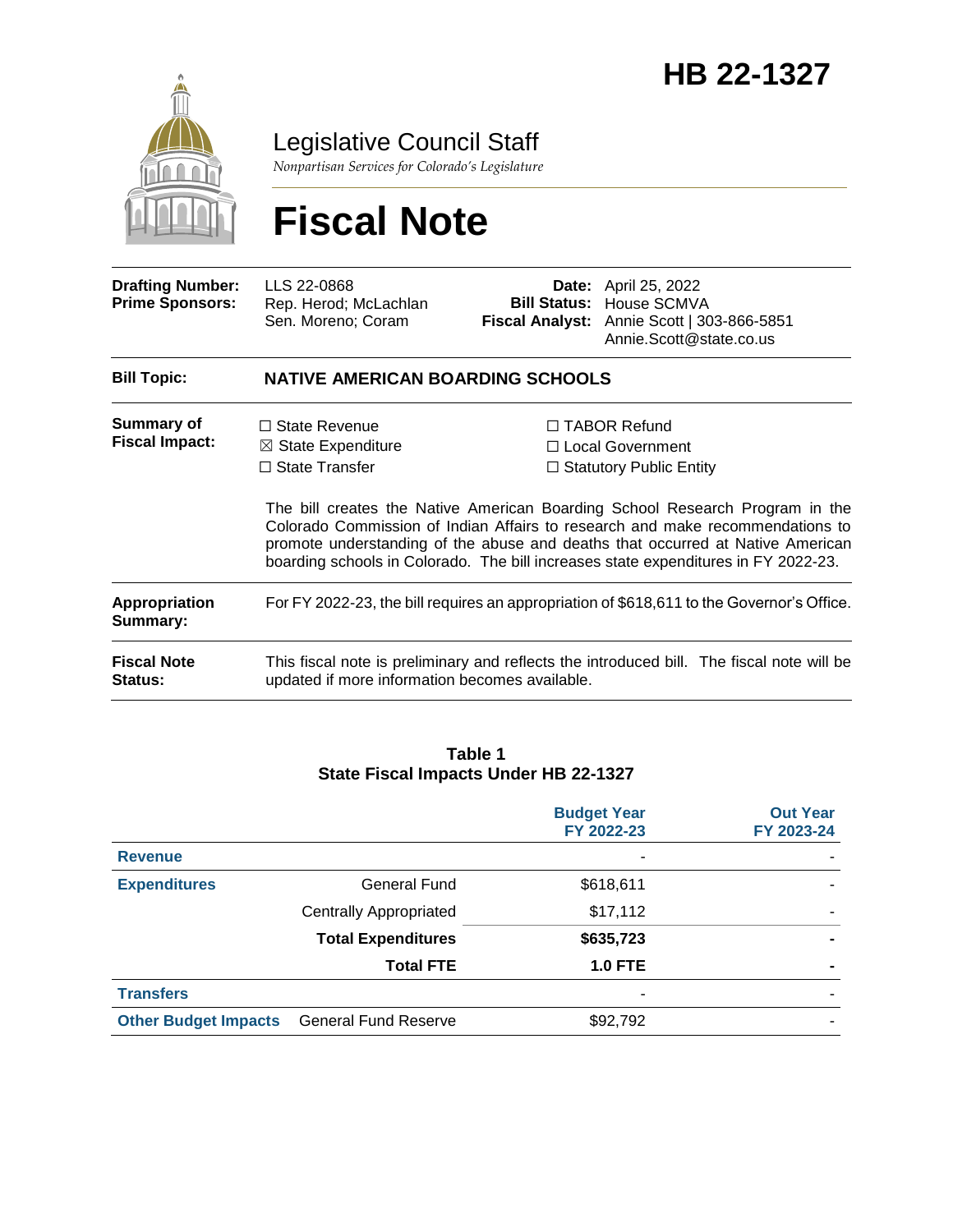# Page 2<br>April 25, 2022 **HB 22-1327**

# **Summary of Legislation**

The bill creates the Native American Boarding School Research Program in the Colorado Commission of Indian Affairs (commission) to research and make recommendations to promote understanding of the abuse and deaths that occurred at to the Native American Boarding School at Fort Lewis in Colorado. The program is repealed June 1, 2023.

**Research and reporting.** In consultation with the Southern Ute Tribe and the Ute Mountain Ute Tribe, the commission is required to contract with an organization to research the events, physical and emotional abuse, and deaths that occurred at the school, including the victimization of families of the youth forced to attend the school, and the intergenerational impacts of the abuse. The organization must have experience that includes an understanding of Native American history and culture, performance of historical archaeological investigations, understanding of the federal "Native American Graves Protection and Repatriation Act", and experience in the use of techniques to identify of underground burial sites. Among other tasks, the work of the organization must include:

- conducting research to more accurately estimate the number of deaths at the school;
- identifying and mapping graves of Native American students buried at and around the school; and
- interviewing those with knowledge of the experiences of Native American students attending the school.

The organization is required to provide a preliminary report to the commission by December 31, 2022, and a final report to the commission no later than March 31, 2023.

By June 1, 2023, the commission, in consultation with the Southern Ute Tribe and the Ute Mountain Ute Tribe, is required to make recommendations to increase understanding of the abuse that occurred and to support tribal members healing from the effects of the abuse. The commission is required to make a summary of the organization's findings and the commission's recommendations publicly available on its website, and deliver a written copy to relevant entities, including the legislature, the, the Southern Ute Tribe, the Ute Mountain Ute Tribe, and the board of trustees for Fort Lewis College.

**Teller Institute Property.** At the time the Department of Human Services (CDHS) vacates the former Teller Institute Native American boarding school property, the all or a portion of the property must be sold or transferred to a state institution of higher education, a local government, a state agency, or a federally recognized tribe in Colorado that was impacted by the operation of the Teller Institute. The CDHS must not sell or transfer the property until after the identification and mapping of any graves of Native American students buried at the school, and until the CDHS, in consultation with tribal governments, develops a plan to acknowledge the abuse and victimization of students and families related to the operation of the Native American boarding school located on the property.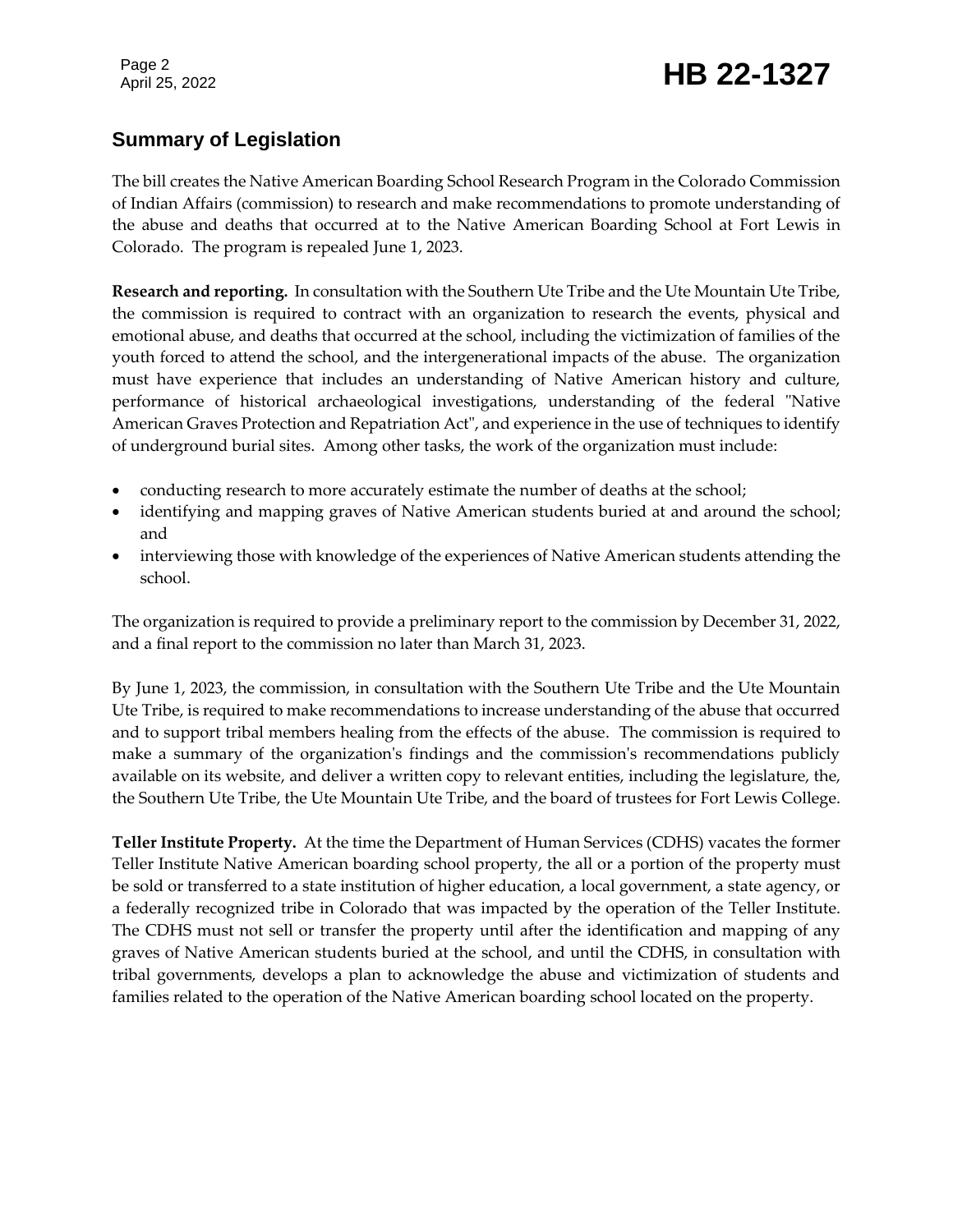# **Background**

The Grand Junction Regional Center campus is located on the site of the former Teller Institute Native American Boarding School. [Senate Bill 16-178](https://leg.colorado.gov/bills/sb16-178) directed the DHS to vacate the regional center campus to list the property for sale. [House Bill 19-1062](https://leg.colorado.gov/bills/hb19-1062) added additional options for the DHS to transfer the property to a local government or institution of higher education. As of this writing, there are still residents at the GJRC campus. The GJRC campus is comprised of about 47 acres and 28 buildings.

# **State Expenditures**

The bill increases state expenditures in the Governor's Office by \$635,723 in FY 2022-23 only, paid from the General Fund. Expenditures are shown in Table 2 and detailed below.

|                                           | FY 2022-23     | FY 2023-24 |
|-------------------------------------------|----------------|------------|
| <b>Governor's Office</b>                  |                |            |
| <b>Personal Services</b>                  | \$79,061       |            |
| <b>Operating Expenses</b>                 | \$1,350        |            |
| <b>Capital Outlay Costs</b>               | \$6,200        |            |
| Contract with Research Organization       | \$532,000      |            |
| Centrally Appropriated Costs <sup>1</sup> | \$17,112       |            |
| <b>Total Cost</b>                         | \$635,723      |            |
| <b>Total FTE</b>                          | <b>1.0 FTE</b> |            |

#### **Table 2 Expenditures Under HB 22-1327**

<sup>1</sup> *Centrally appropriated costs are not included in the bill's appropriation.*

**Commission on Indian Affairs.** In FY 2022-23 only, the commission in the Governor's Office requires staff and funding to contract with an organization to perform research on the Native American boarding school at Fort Lewis.

- **Staff.** In FY 2022-23 only, the commission requires 1.0 FTE to oversee and coordinate the work of the research organization, consult with relevant entities, and ensure the provision of the recommendations outlined under the bill.
- **Contract with research organization.** In FY 2022-23 only, the commission will conduct a request for proposal process, and subsequently contract with an organization to perform archaeological surveys to locate any additional areas that may contain human remains, perform a historical analysis of the property, perform Tribal consultations to further locate remains, and repatriate or memorialize human remains, funerary objects, and items of cultural significance, as appropriate.